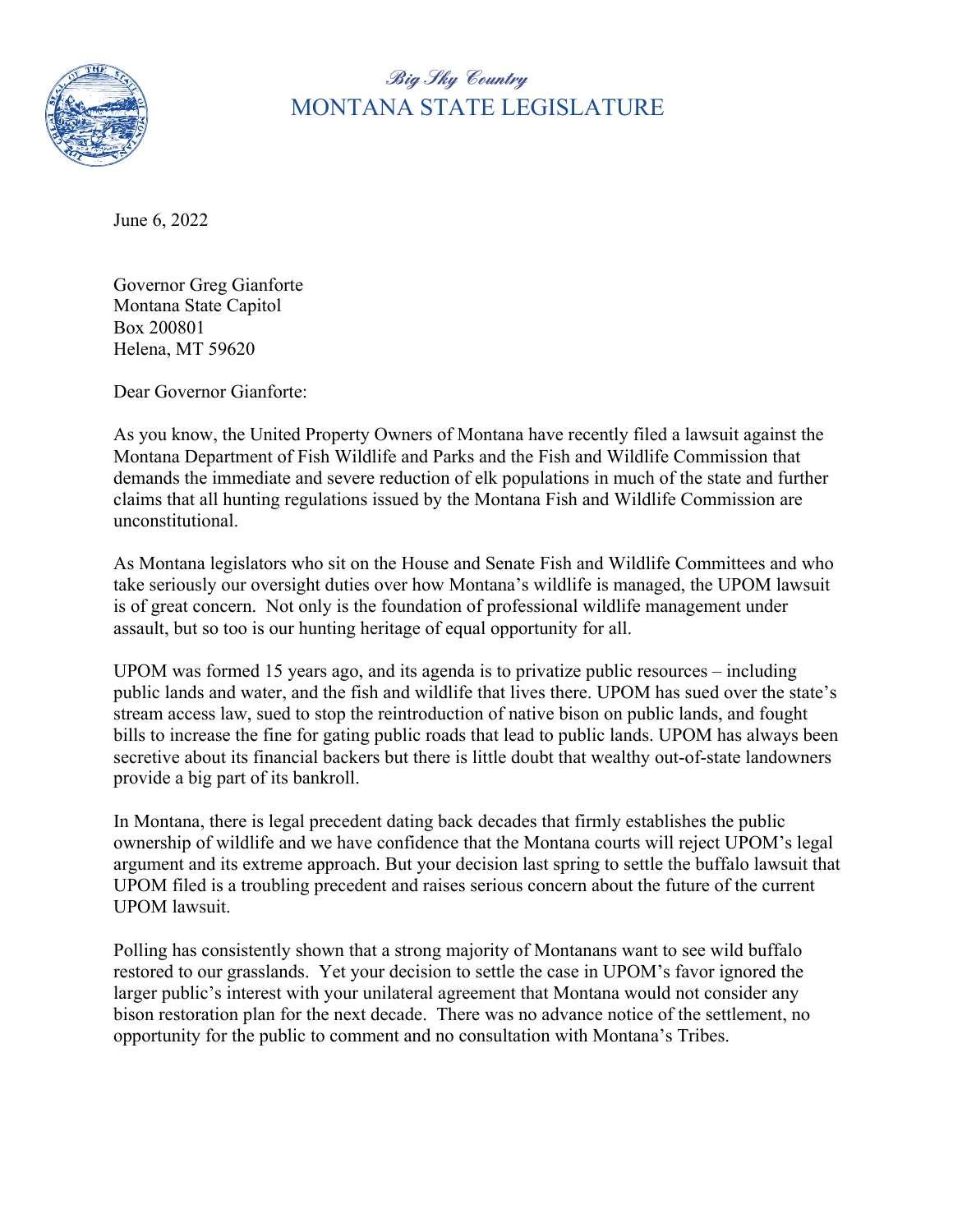Governor Gianforte June 6, 2022 Page 2

Given UPOM's weak legal arguments and UPOM's success in the buffalo case, there is good reason to believe that UPOM's actual strategy is another favorable settlement. Given the stakes of UPOM's suit over elk management, and the great interest of the public and Montana hunters in these issues, it is essential that any settlement discussions in the litigation are transparent. Montana hunters and the general public must have an opportunity to review any settlement agreement before it is finalized.

Last week, in response to questions at an Environmental Quality Council meeting, FWP Director Hank Worsech stated that he did not know whether he had the authority to provide for Legislative review of any draft settlement. As governor, we know you have that authority. We strongly urge you to bring any proposed settlement to either the Environmental Quality Council or the Montana Fish and Wildlife Commission (or both) for review and public comment as soon as a draft is available.

We recognize that many wildlife management issues are difficult, in part because Montanans care so deeply about them. But over decades, Montana has developed a process where every Montanan can participate in management decisions, including landowners, hunters and the public. This is exactly as it should be in the UPOM litigation.

Thank you for your attention to our concerns, and we look forward to your response.

Sincerely,

SEN. TOM JACOBSON REP. KIM ABBOTT Vice Chair, Senate Fish and Game Committee House Minority Leader

Senate Minority Leader House District 98

SEN. PAT FLOWERS EXAMPLE TO REP. TOM FRANCE Senate District 32 House District 94

Senator Edis Mc Cla

Senate District 38 House District 90

SEN. JILL COHENOUR REP. WILLIS CURDY

SEN. EDIE MCCLAFFERTY COMPUTER REP. MARILYN MARLER